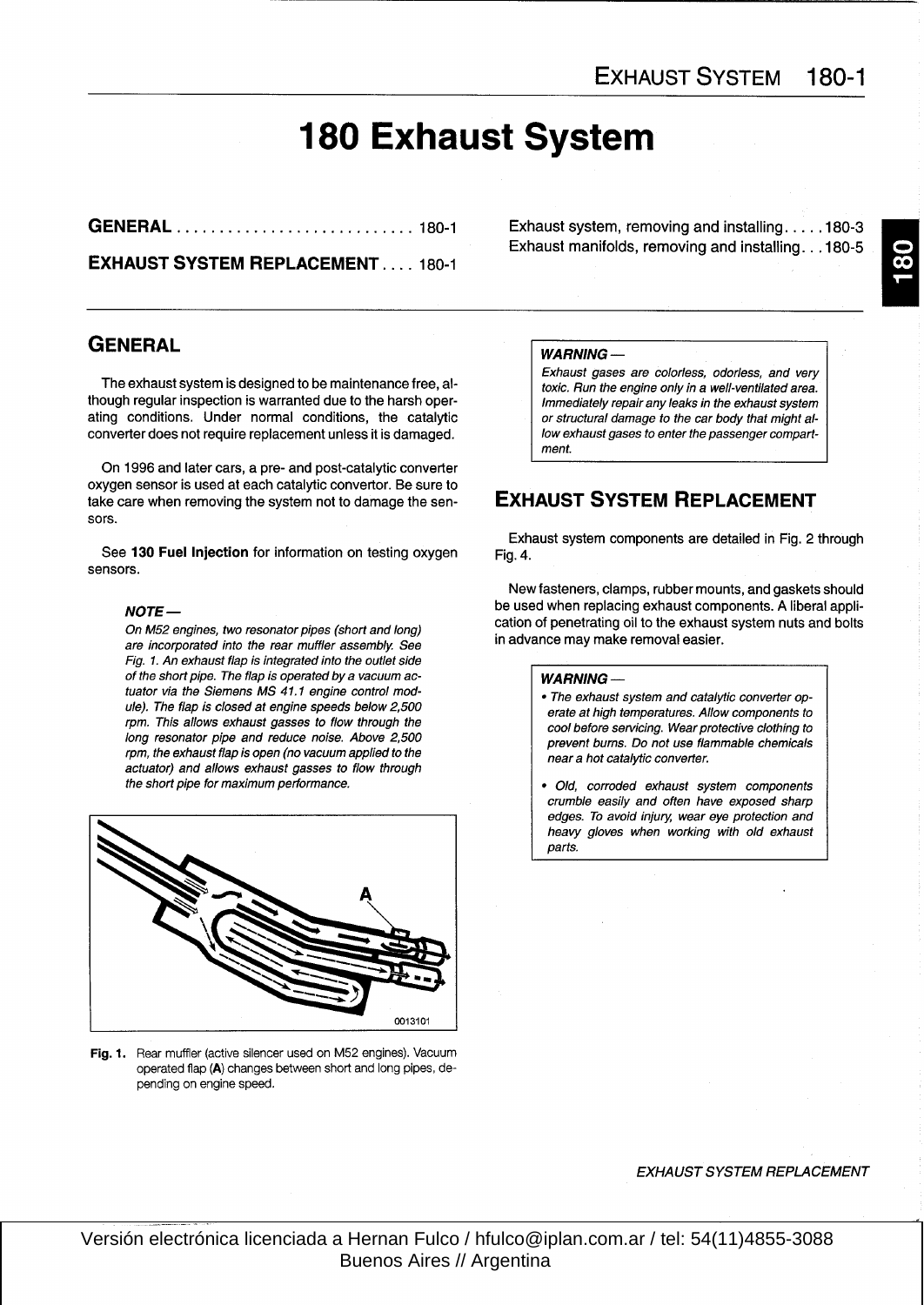## 180-2 EXHAUST SYSTEM



Fig. 2. Exhaust system on 1992-1995 6-cylinder engines. 325i (M50) exhaust system shown.





## EXHAUST SYSTEM REPLACEMENT

 Versión electrónica licenciada a Hernan Fulco / hfulco@iplan.com.ar / tel: 54(11)4855-3088 Buenos Aires // Argentina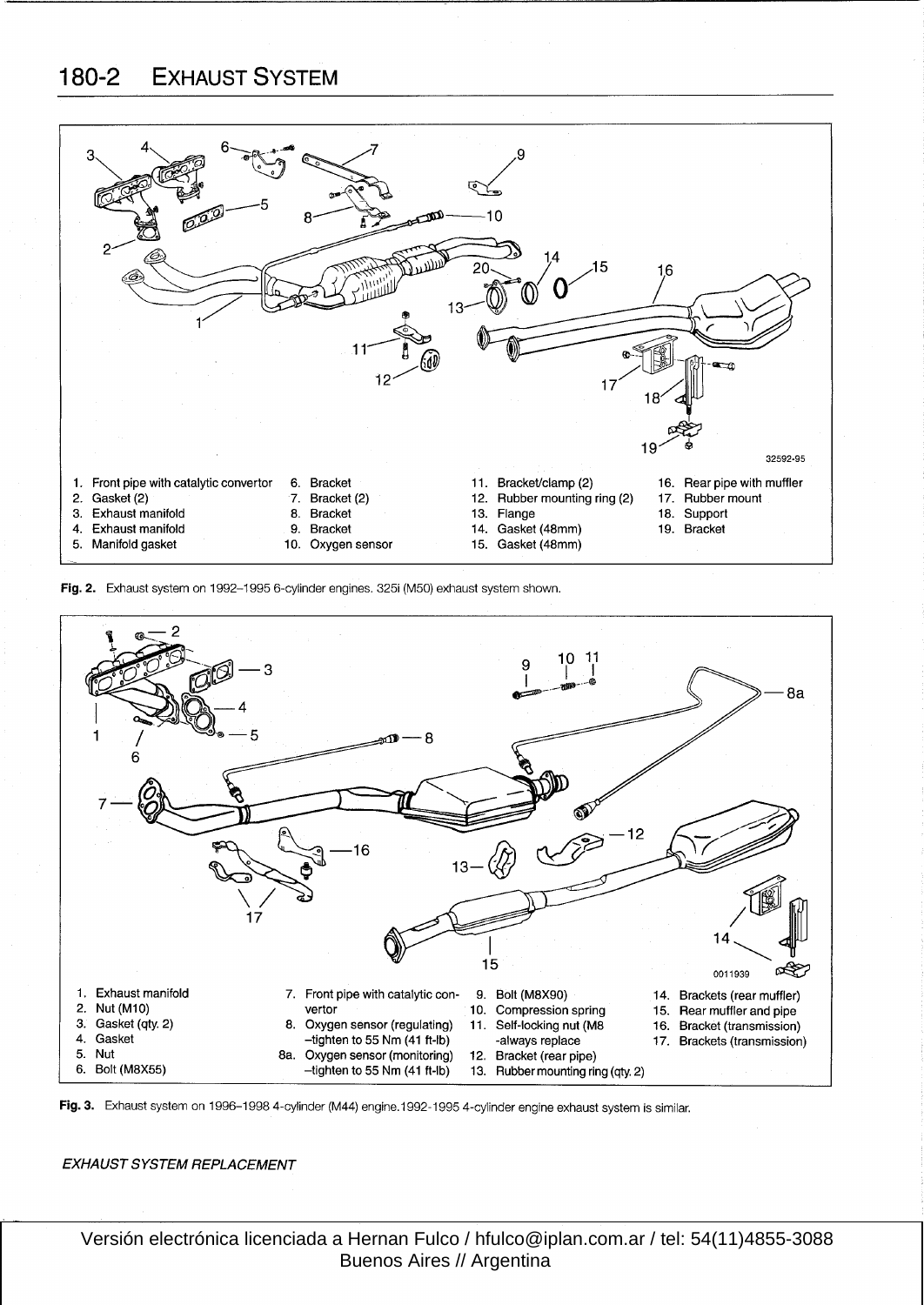

Fig. 4. Exhaust system on 1996-1998 6-cylinder engines. M3 (S50US) exhaust system shown.

## Exhaust system, removing and installing  $NOTE-$

This section covers removing the exhaust system as a complete unit. Once the system is removed from the car, individual pipes and mufflers can be more easily replaced.

1 . With exhaust system fully cold, raise and support car for access to exhaust system.

## **WARNING**

Do not work under a lifted car unless it is solidly supported on jack stands designed for that purpose. Never work under a car that is supported solely by a jack.

2. Disconnect oxygen sensor connector(s) .

## NOTE-

On 1996 and later cars with multiple oxygen sensors, label the oxygen sensor connectors before disconnecting.

- 3. Loosen and remove bolts holding front exhaust pipes to
- 4. Where applicable, remove support brace from transmission . See Fig. 5.

The automatic transmission will be supported by the rear crossmember once the brace is removed.



Fig. 5. Cross brace mounting bolts (arrows).

- transmission. See Fig. 6. 5. Disconnect exhaust support bracket assembly from
- 6. Support exhaust system from below and dísconnect rubber supports/rubber rings from exhaust system. Remove exhaust system from below. See Fig. 7.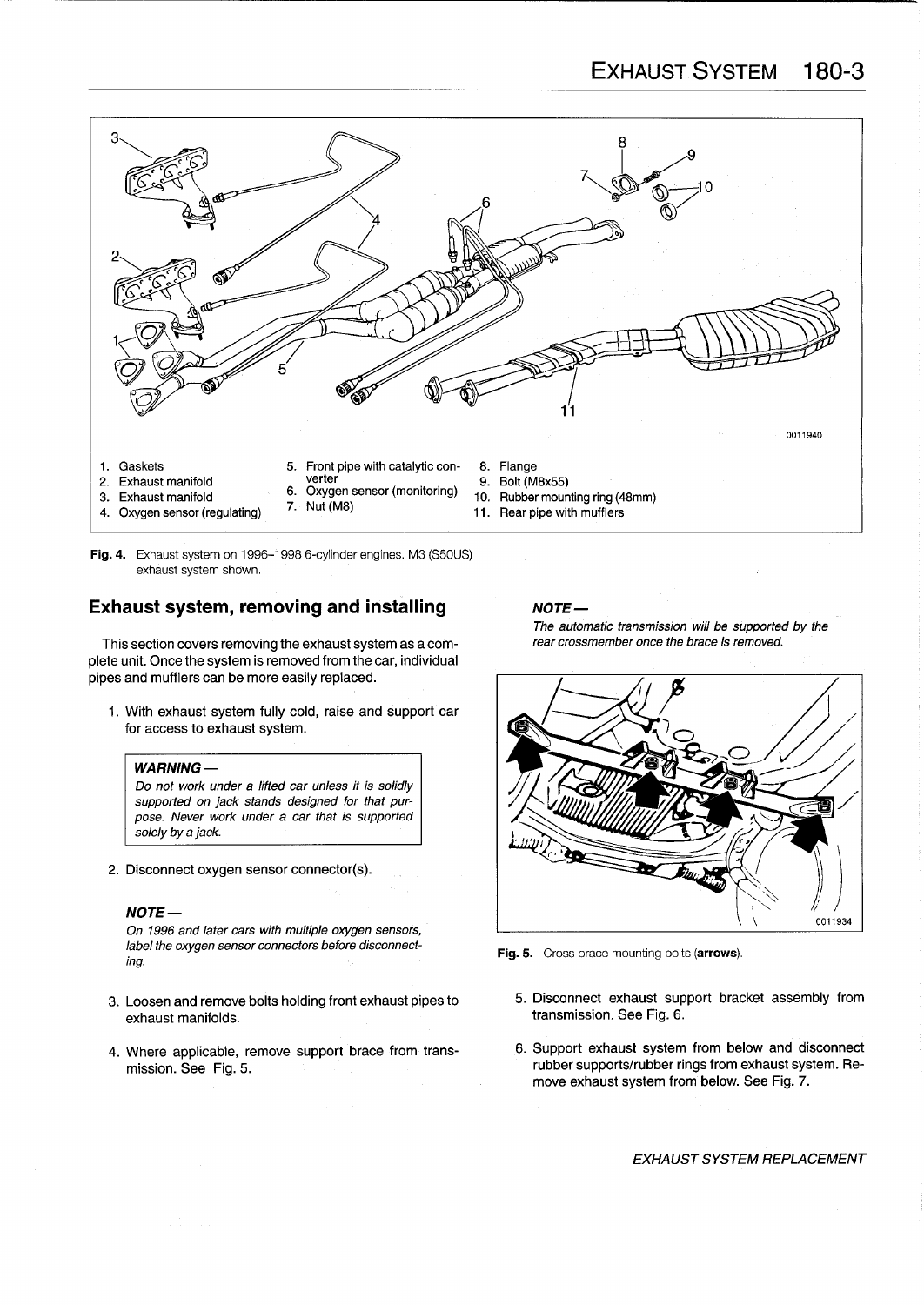## 180-4 EXHAUST SYSTEM



Fig. 6. Exhaust system support bracket on 6-cylinder engine. Remove bolts (arrows) to separate from exhaust pipe.



Fig. 7. Rubber exhaust system hangers. Remove hanger by prying off bracket (arrows).

- 7. Installation is reverse of removal .
	- " Where necessary, transfer parts from old system to replacement system.
	- " Coat manifold studswith copper paste before installing nuts.
	- " Where applicable, tighten front pípe with semi-flexible compensator last when installing front pipe to manifolds
	- Make sure there is at least 20 mm (% in.) of clearance between exhaust system and car body at every point.
	- " Loosely install all exhaust system mounting hardware and hangers before tightening fasteners to their final torque.
	- " On 4-cylinder engines : Tighten center mounting flange nuts evenly until correct dimension is obtained . See Fig. 8.



Fig. 8. On 4-cylinder engines, tighten nuts evenly so that springs are preloaded to Dimension A.

### NOTE-

To prevent exhaust system rattles and vibration, preload the rear clamping brackets in the forward direction. See Fig. 9.

### Tightening Torques

- Cross brace to chassis ........... 21 Nm (17 ft-lb)
- **Exhaust support bracket** to transmission . . . . . . . . . . . . . . . . , . <sup>21</sup> Nm (17 ft-Ib) • Exhaust system mounting clamps . . . 15 Nm (11 ft-lb)
- " Front exhaust pipe to exhaust manifold
- M10 nut . . . . . . . . . . . . . . . . . . . . . . . <sup>30</sup> Nm (22 ft-Ib)
- " Front exhaust pipe to rear pipe M8 bolt/nut . . . . . . . . . . . . . . . . . . . . . <sup>22</sup> Nm (16 ft-Ib) with compression spring . . . . . . . . . . . . . . . See Fig. 8 " Oxygen sensor to exhaust pipe . . . . . <sup>55</sup> Nm (41 ft-Ib)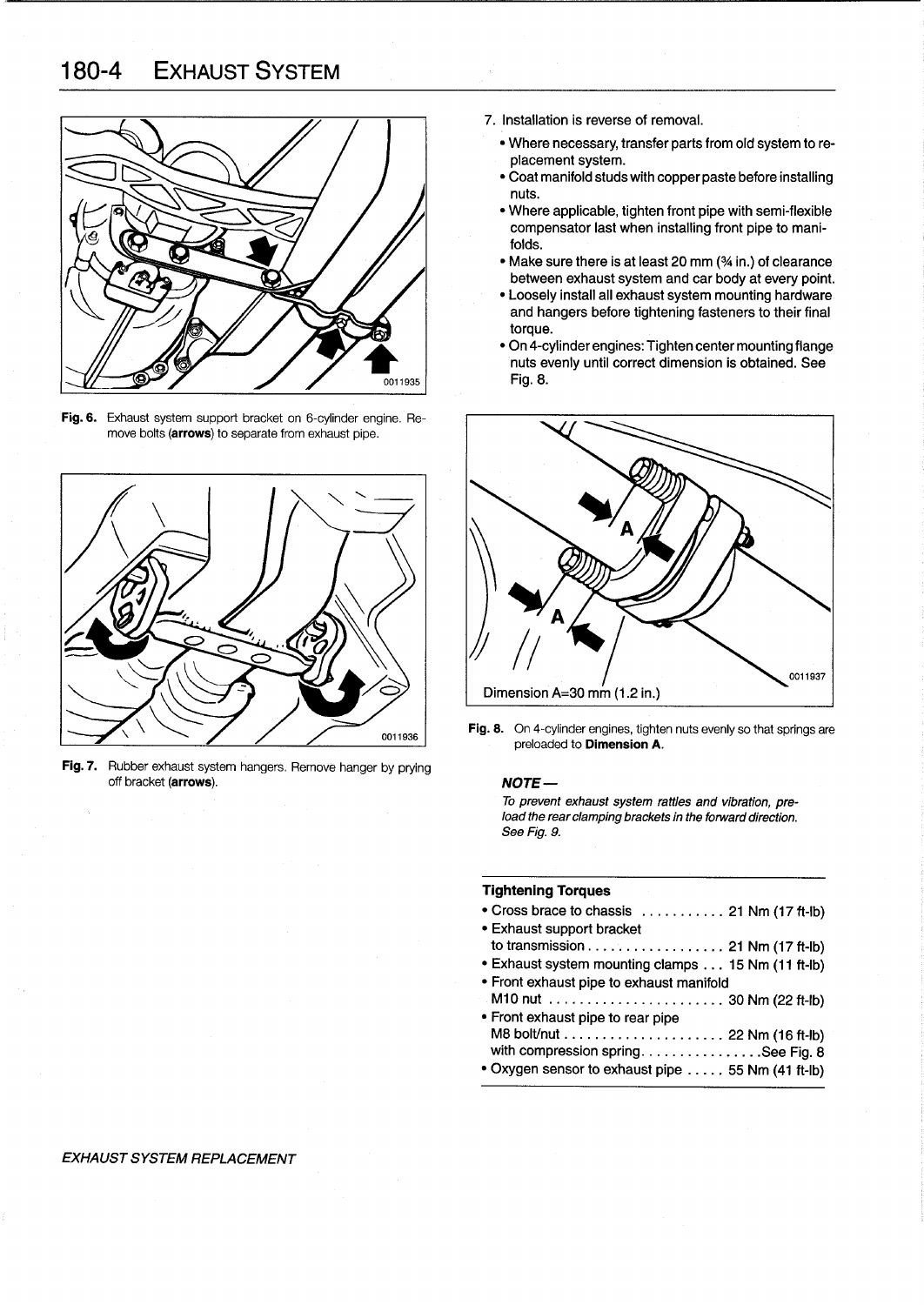

Fig. 9. Preload rear clamping bracket as specified to help prevent system rattling.

## Exhaust manifolds, removing and installing

Always use new retaining nuts and gaskets when removing **Tightening Torques**<br>
a installing the exhaust manifolds.<br> **a** Exhaust manifold to cylinder head and installing the exhaust manifolds.

cess to exhaust system.

## $W$ ARNING  $-$

Do not work under a lifted car unless it is solidly supported on jack stands designed for that purpose. Never work under a car that is supported solely by a jack.

- 2. On 1996 and later 6-cylinder engines, disconnect the secondary air check valve and pipe from the exhaust manifold.
- 3. Unbolt front exhaust pipe(s) from exhaust manifold(s).
- 4. Remove exhaust support bracket from transmission .
- 5. Loosen and remove nuts from exhaust manifolds and remove manifolds. Discard nuts and gaskets.

### NOTE-

On cars wíth oxygen sensors mounted in the exhaust manifolds, use care when removing manifolds. To be safe, remove the sensors from the manifolds before removing manifolds.

- 6. Installation is reverse of removal.
	- " Coat exhaust manifold mounting studs with copper paste before installing new nuts.
	- . Install manifold gaskets with arched side facing manifolds.

4-cylinder engine (M7 nut) . . . . . . . . <sup>15</sup> Nm (11 ft-Ib) 1. With exhaust system cold, raise and support car for ac- 6-cylinder engine (M7 nut) . . . . . . . . 20 Nm (15 ft-Ib)